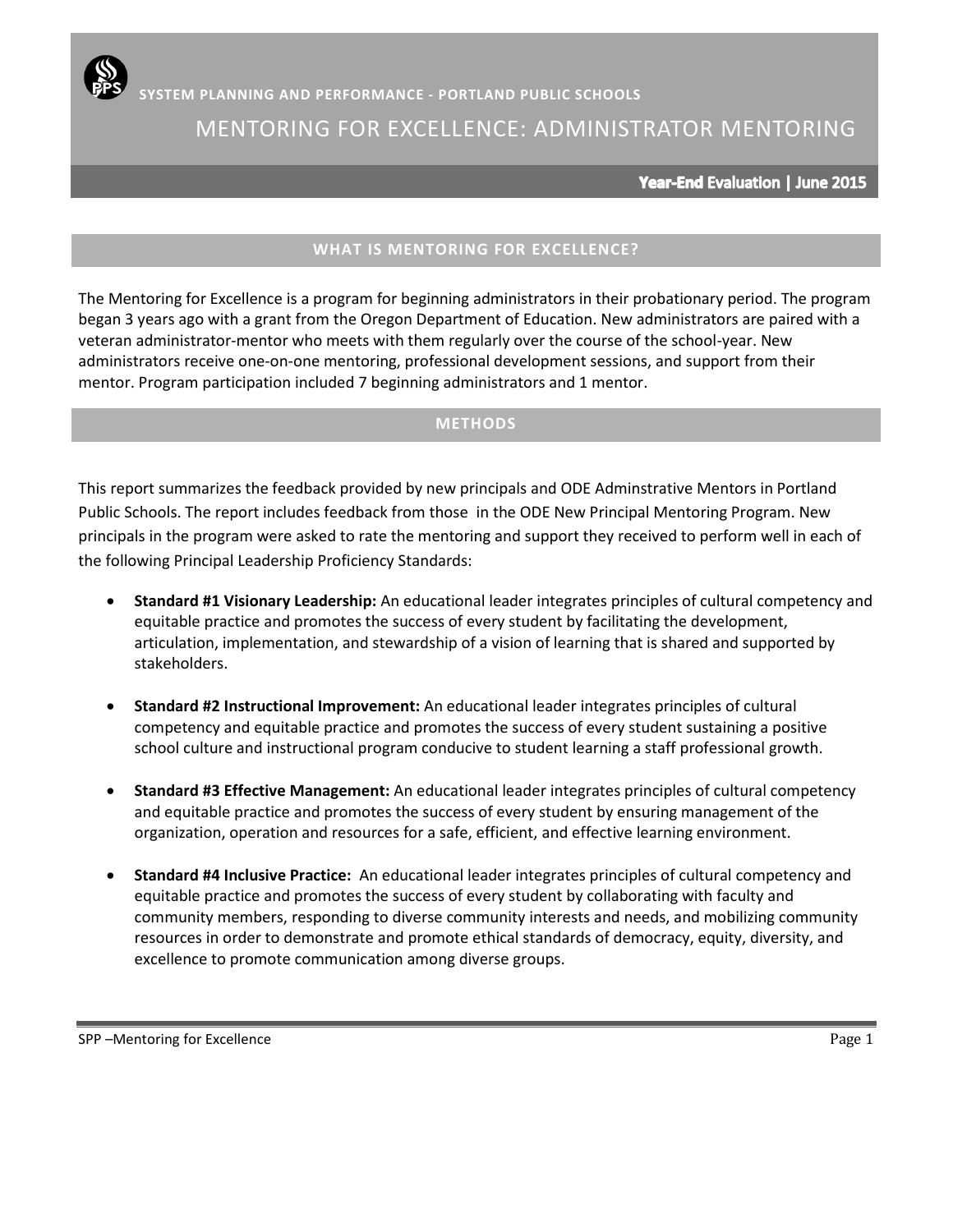- **Standard #5 Ethical Leadership:** An educational leader integrates principles of cultural competency and equitable practice and promotes the success of every student by acting with integrity, fairness, and in an ethical manner.
- **Standard #6 Socio-Political Context:** An educational leader integrates principles of cultural competency and equitable practice and promotes the success of every student by understanding, responding to, and influencing the larger political, social, economic, legal and cultural context.

Respondents were also asked to provide open-ended feedback on each of the standards, and describe what type of support was still needed. Seven new principals from the 2014-15 ODE Mentoring for Excellence cohort responded to the survey. The results and feedback are summarized and reported in the following sections.

Open-ended feedback was coded and analyzed for patterns related to the area of need and types of improvement needed. Average ratings for those new principals with formal mentoring and informal mentoring were compared to analyze the differences between the two groups. Results and recommendations are synthesized in the following sections.

### **HOW DO MENTORS SPEND THEIR TIME?**

Administrative Mentors spent most of their time coaching new principals on **communication and navigating relationships and systems**. Topics included:

- communicating and coaching staff and teachers,
- communicating with parents, and dealing with student discipline issues. Navigating these relationships was interconnected with new principals' challenge in communicating with these groups.
- In addition, new principals were mentored on how to communicate with community groups and various stakeholders outside the school.
- Many discussions also centered on understanding the PPS District policies and goals.

Administrative Mentors use a tool (CAL) developed by the New Teachers' Center that promotes reflection and inquiry. Mentors and new principals meet weekly and use the tool to identify their strengths and areas for improvement. The tool is used to set weekly goals for both the mentor and mentee. The mentor then checks back in with their mentee on progress and challenges.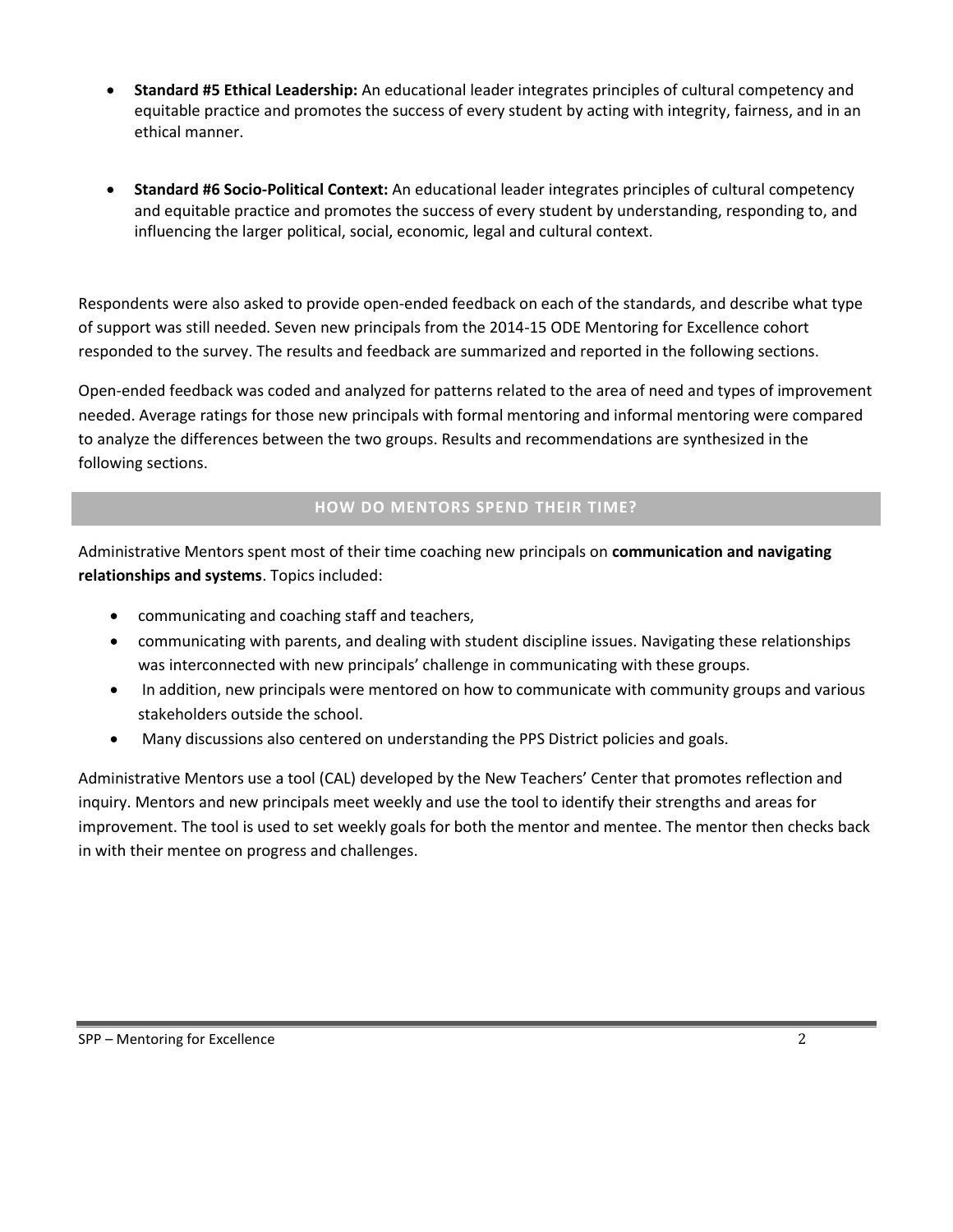#### **WHAT WORKED?**

- 1. **Program Satisfaction**. Overall, the majority of new prinicpals reported that they had received mentoring in most of the Principal Leadership Proficiency Standards to perform well.
- New principals reported the **weakest level of support** in standards **#1 (Visionary Leadership) and #6 (Socio-Political Context), with 14% r**eporting that they *somewhat disagreed* they had received mentoring and support in these standards.
- New principals reported the **strongest level of support** on standard **#5 (Ethical Leadership), with 86%**  reporting that they *agreed* they had received support to perform strongly on the standards.
- In addition to the mentoring and support they received in the Principal Leadership Proficiency standards, the majority of new principals reported that they received support in **leading racial equity work** at their school, with **71% of new principals agreeing that they felt supported.**

| <b>Standard</b>                                | <b>Somewhat</b><br><b>Disagree</b> | Somewhat<br>Agree | <b>Agree</b> |
|------------------------------------------------|------------------------------------|-------------------|--------------|
| Standard 1: Visionary Leadership               | 14%                                | 29%               | 57%          |
| Standrad2: Instructional<br><i>Improvement</i> | 0%                                 | 43%               | 57%          |
| <b>Standard 3: Effective Management</b>        | 0%                                 | 50%               | 50%          |
| Standard 4: Inclusive Practice                 | 0%                                 | 43%               | 57%          |
| <b>Standard 5: Ethical Leadership</b>          | 0%                                 | 14%               | 86%          |
| Standard 6: Socio-Political Context            | 14%                                | 29%               | 57%          |
| <b>Racial Equity Work</b>                      | 0%                                 | 29%               | 71%          |

### **Table 1: Mid-Year Administrator Survey Results**

### **CHALLENGES**

Although most new principals reported feeling that they had support to perform well on proficiency standards, open-ended responses indicated a few areas where they needed additional support. Open-ended responses were each coded for "positive feedback" and "needing improvement." The areas principals identified were also coded and then relationships were analyzed. The primary areas in which principals indicated where more support was needed was in the following areas: **Equity work, Parent Involvment, and District Goals.**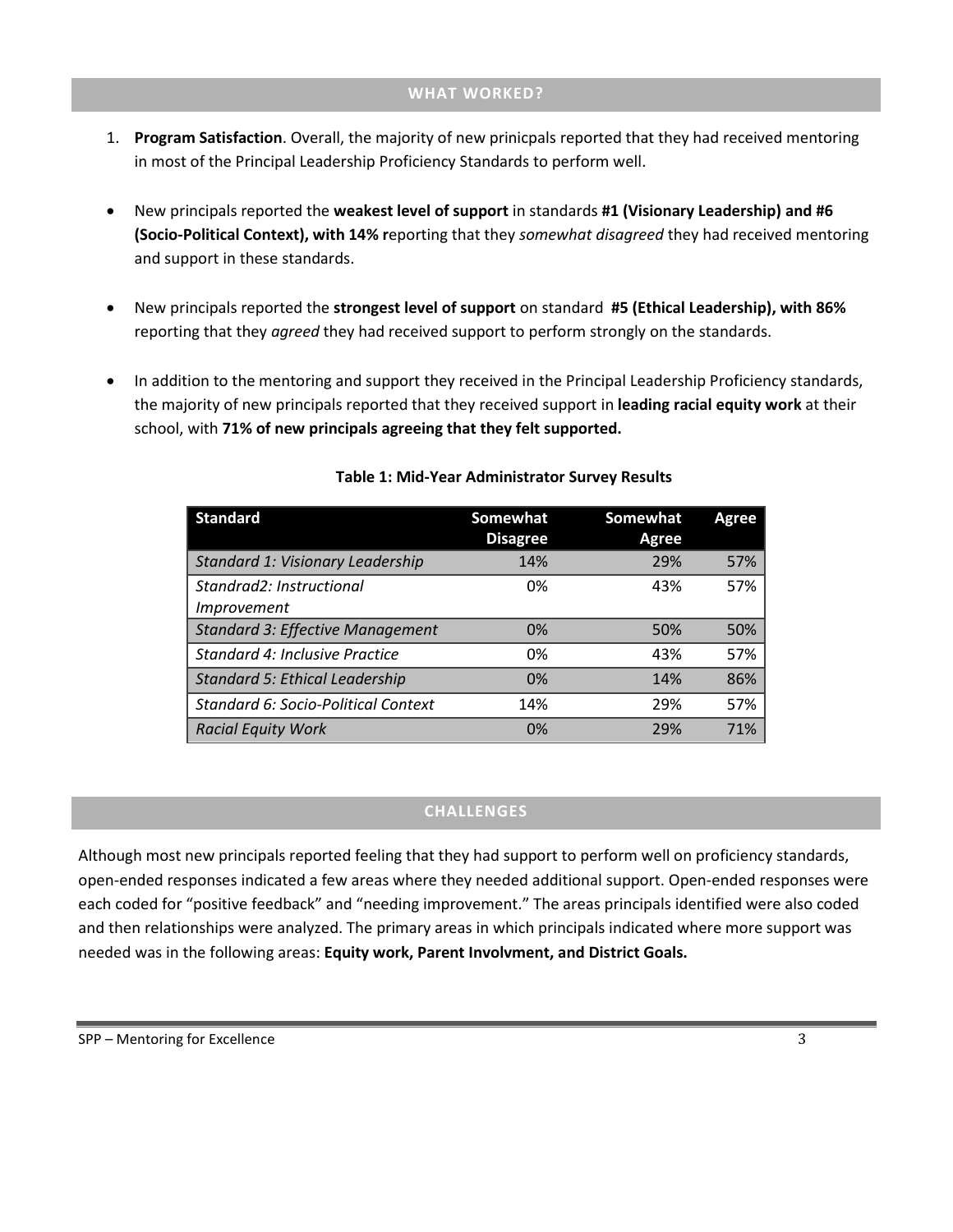Additionally, open-ended feedback was coded for the types of support that were needed. The codes were then analyzed for patterns across principals' responses. Principals indicated that **more trainings was needed earlier** in the process of their on-boarding. Principals also stated that **clearer communication from the district on the goals and expectations** of new principals was needed.

### 1. **More Training Needed and Earlier**

New principals felt that more training was needed both for staff and themselves in these areas specifically.

*"It would be helpful if the district provided more professional development options that could be done on-site. I've had to assertively find training on differentiation for my staff." –new Principal*

Additionally, having training and onboarding earlier in their first year would have been beneficial.

*"It would have been very helpful to have on-boarding prior to the first Leadership Meeting to support my development." –new Principal* 

## 2. **Expectations and Communication from District**

Furthermore, respondents reported that having clearer expectations from the District and communcation of those goals would be helpful.

*"While my senior director is helpful in supporting my process for establishing a clear vision, when I first arrived in the summer, there were tremendous gaps in my understanding of the district's big picture. Having the information as sooner would have been very helpful." –New Principal*

- 3. **Navigating a Large District.** One of the challenges discussed by mentors was the learning curve for new principals in navigating a large district. Mentors shared that principals feel isolated in their buildings and at times do not know where to go for answers.
	- Mentors suggested, **"making the district smaller for principals,"** by creating a system of collaboration and sharing among principals on a monthly basis.
	- Additionally, fostering **clearer communication with Senior Directors** would connect principals to PPS District priorities and policies.
	- Furthermore, mentors echoed new principals' request to have **training and onboarding before the school year starts**. This change would allow principals to have the necessary training before educational staff arrives. Time could be used not only for training, but also to connect principals with one another and create a system of support.